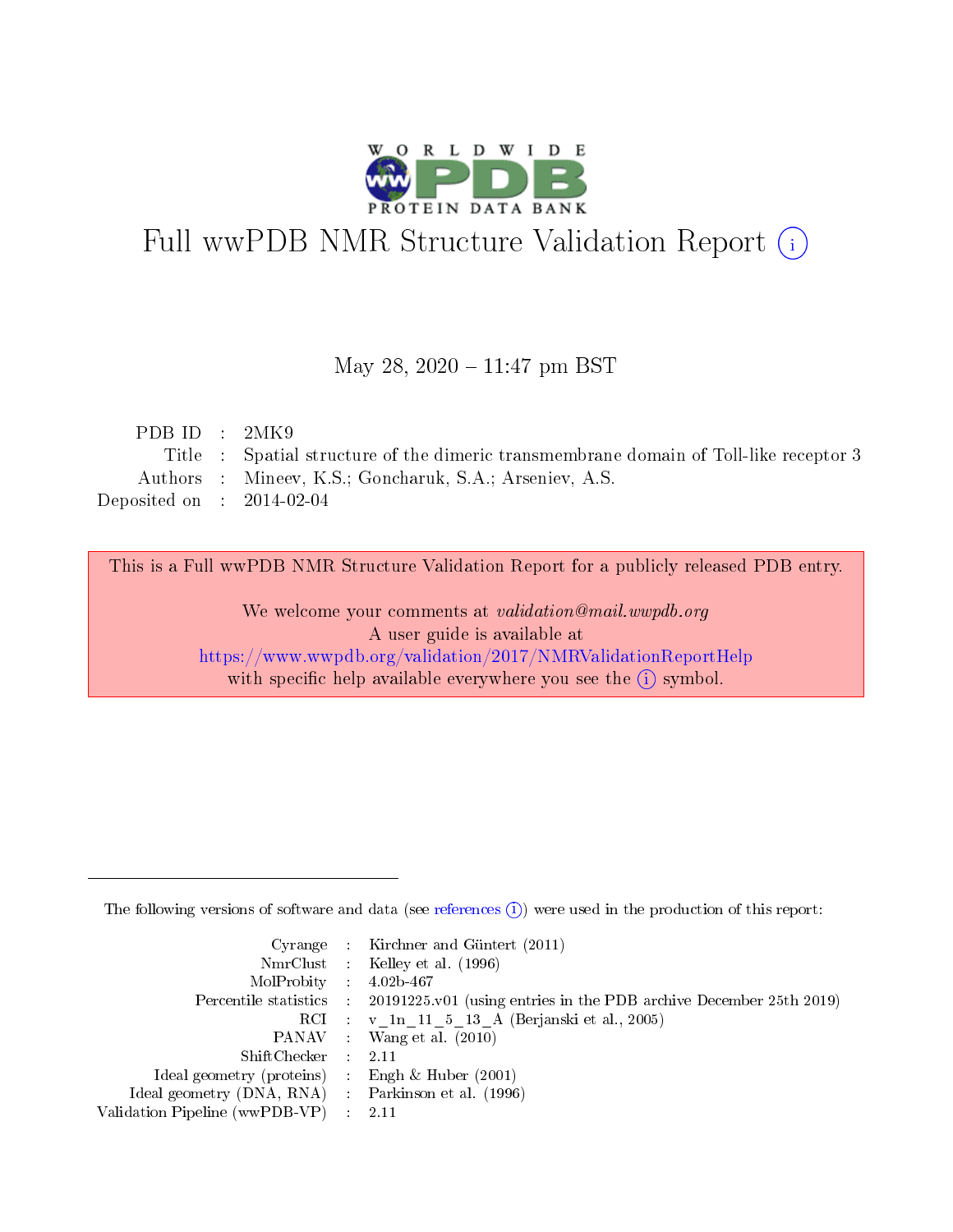# 1 [O](https://www.wwpdb.org/validation/2017/NMRValidationReportHelp#overall_quality)verall quality at a glance (i)

The following experimental techniques were used to determine the structure: SOLUTION NMR

The overall completeness of chemical shifts assignment is 48%.

Percentile scores (ranging between 0-100) for global validation metrics of the entry are shown in the following graphic. The table shows the number of entries on which the scores are based.



The table below summarises the geometric issues observed across the polymeric chains and their fit to the experimental data. The red, orange, yellow and green segments indicate the fraction of residues that contain outliers for  $>=3, 2, 1$  and 0 types of geometric quality criteria. A cyan segment indicates the fraction of residues that are not part of the well-defined cores, and a grey segment represents the fraction of residues that are not modelled. The numeric value for each fraction is indicated below the corresponding segment, with a dot representing fractions  $\epsilon = 5\%$ 

| Mol | $\mid$ Chain $\mid$ Length | Quality of chain |     |  |     |  |
|-----|----------------------------|------------------|-----|--|-----|--|
|     | ີ.                         | 41%              | 29% |  | 26% |  |
|     |                            | 38%              | 26% |  | 32% |  |

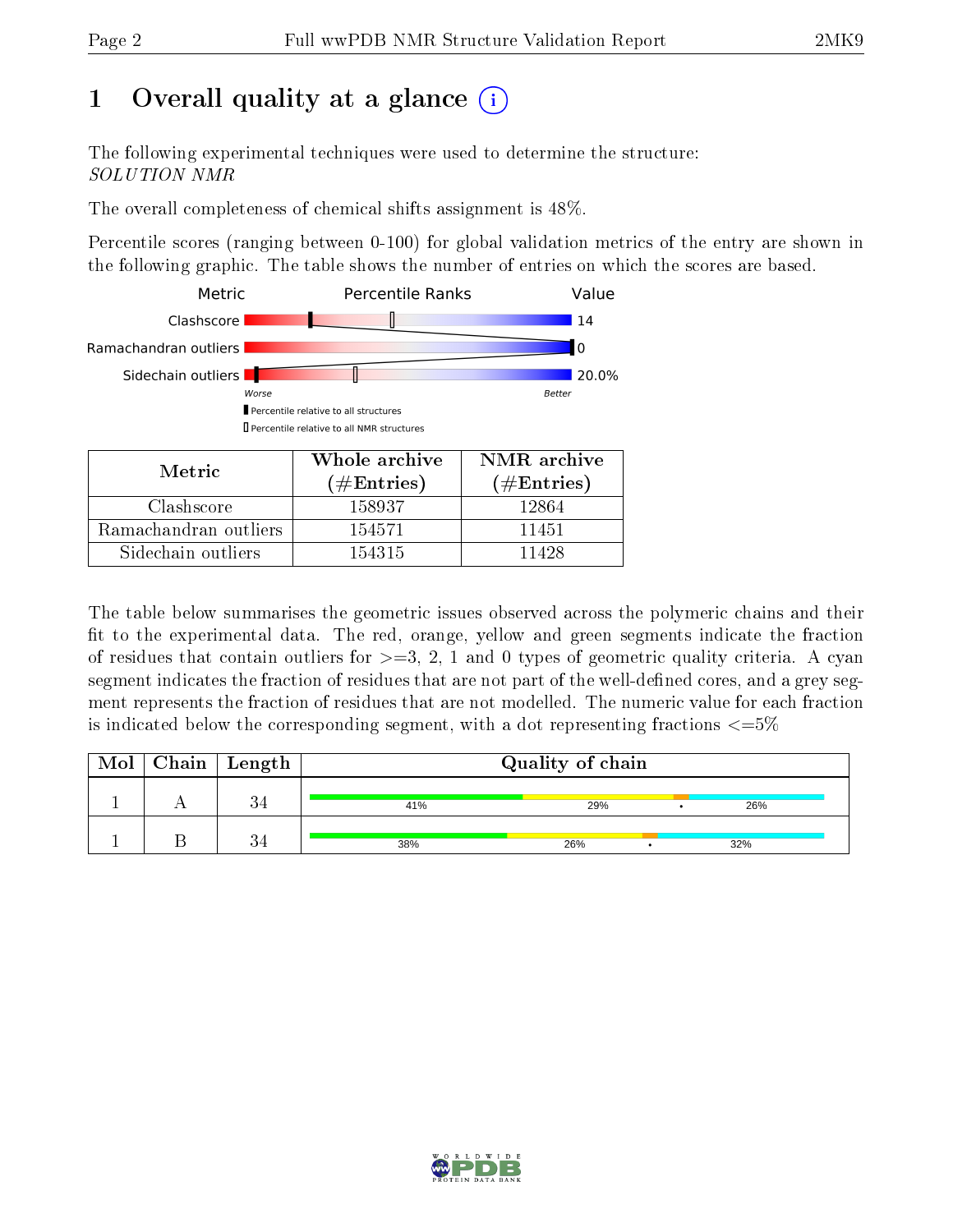# 2 Ensemble composition and analysis  $(i)$

This entry contains 10 models. Model 3 is the overall representative, medoid model (most similar to other models). The authors have identified model 1 as representative, based on the following criterion: fewest violations.

The following residues are included in the computation of the global validation metrics.

| Well-defined (core) protein residues |                                                                                 |      |  |  |  |
|--------------------------------------|---------------------------------------------------------------------------------|------|--|--|--|
|                                      | Backbone RMSD (Å)   Medoid model  <br>Well-defined core   Residue range (total) |      |  |  |  |
|                                      | A:8-A:32, B:110-B:132 $(48)$                                                    | 0.33 |  |  |  |

Ill-defined regions of proteins are excluded from the global statistics.

Ligands and non-protein polymers are included in the analysis.

The models can be grouped into 2 clusters and 2 single-model clusters were found.

| Cluster number        | Models      |
|-----------------------|-------------|
|                       | 3, 5, 6, 10 |
|                       | 1, 2, 8, 9  |
| Single-model clusters |             |

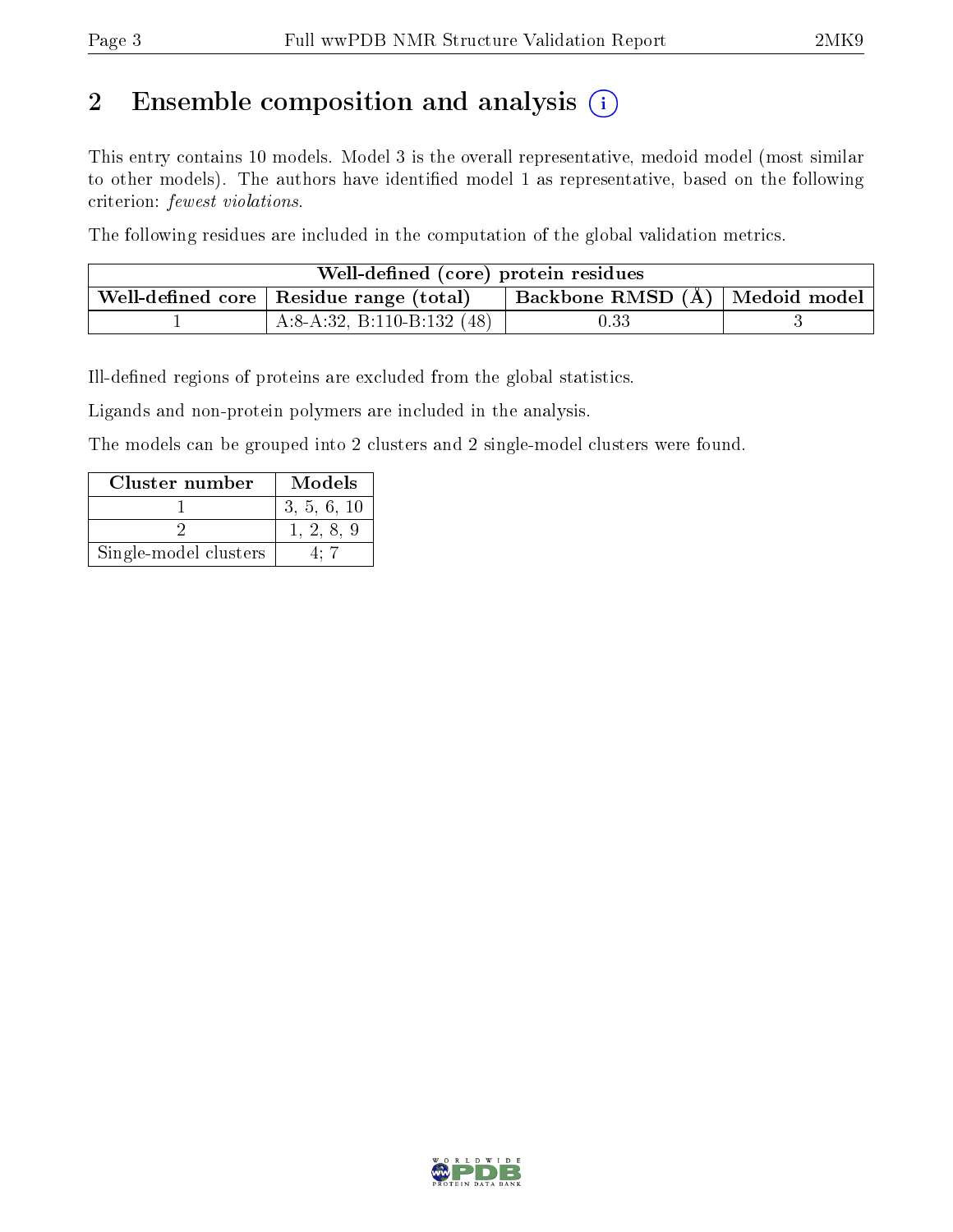# 3 Entry composition (i)

There is only 1 type of molecule in this entry. The entry contains 1172 atoms, of which 594 are hydrogens and 0 are deuteriums.

Molecule 1 is a protein called Toll-like receptor 3.

|  |  | $\text{Mol}$   Chain   Residues | Atoms           |                 |            |  | $\operatorname{Trace}\nolimits$ |  |  |
|--|--|---------------------------------|-----------------|-----------------|------------|--|---------------------------------|--|--|
|  |  |                                 | Total C H N O S |                 |            |  |                                 |  |  |
|  |  | 586 -                           |                 | 202 297 41 44 2 |            |  |                                 |  |  |
|  |  |                                 | Total C H N O S |                 |            |  |                                 |  |  |
|  |  |                                 | 586.            |                 | 202 297 41 |  | 44                              |  |  |

There are 2 discrepancies between the modelled and reference sequences:

| $\operatorname{\mathbb{C}}$ hain | Residue | Modelled | Actual                   | Comment                 | Reference    |
|----------------------------------|---------|----------|--------------------------|-------------------------|--------------|
|                                  |         | MET      | $\sim$                   | INITIATING METHIONINE – | UNP 015455   |
|                                  | 101     | MET      | $\overline{\phantom{a}}$ | INITIATING METHIONINE   | UNP $O15455$ |

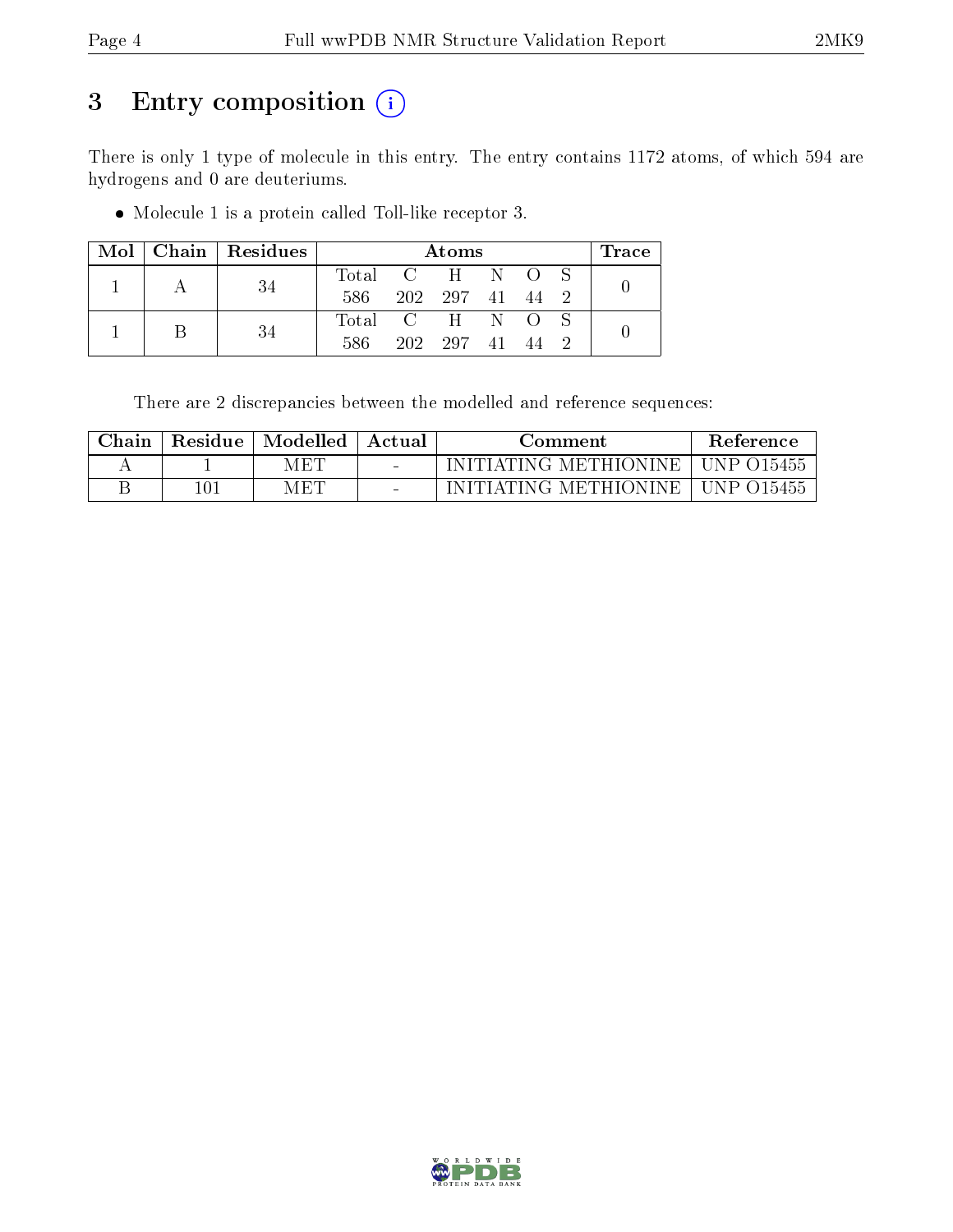# 4 Residue-property plots  $\binom{1}{1}$

## <span id="page-4-0"></span>4.1 Average score per residue in the NMR ensemble

These plots are provided for all protein, RNA and DNA chains in the entry. The first graphic is the same as shown in the summary in section 1 of this report. The second graphic shows the sequence where residues are colour-coded according to the number of geometric quality criteria for which they contain at least one outlier: green  $= 0$ , yellow  $= 1$ , orange  $= 2$  and red  $= 3$  or more. Stretches of 2 or more consecutive residues without any outliers are shown as green connectors. Residues which are classified as ill-defined in the NMR ensemble, are shown in cyan with an underline colour-coded according to the previous scheme. Residues which were present in the experimental sample, but not modelled in the final structure are shown in grey.

• Molecule 1: Toll-like receptor 3



### 4.2 Scores per residue for each member of the ensemble

Colouring as in section [4.1](#page-4-0) above.

### 4.2.1 Score per residue for model 1



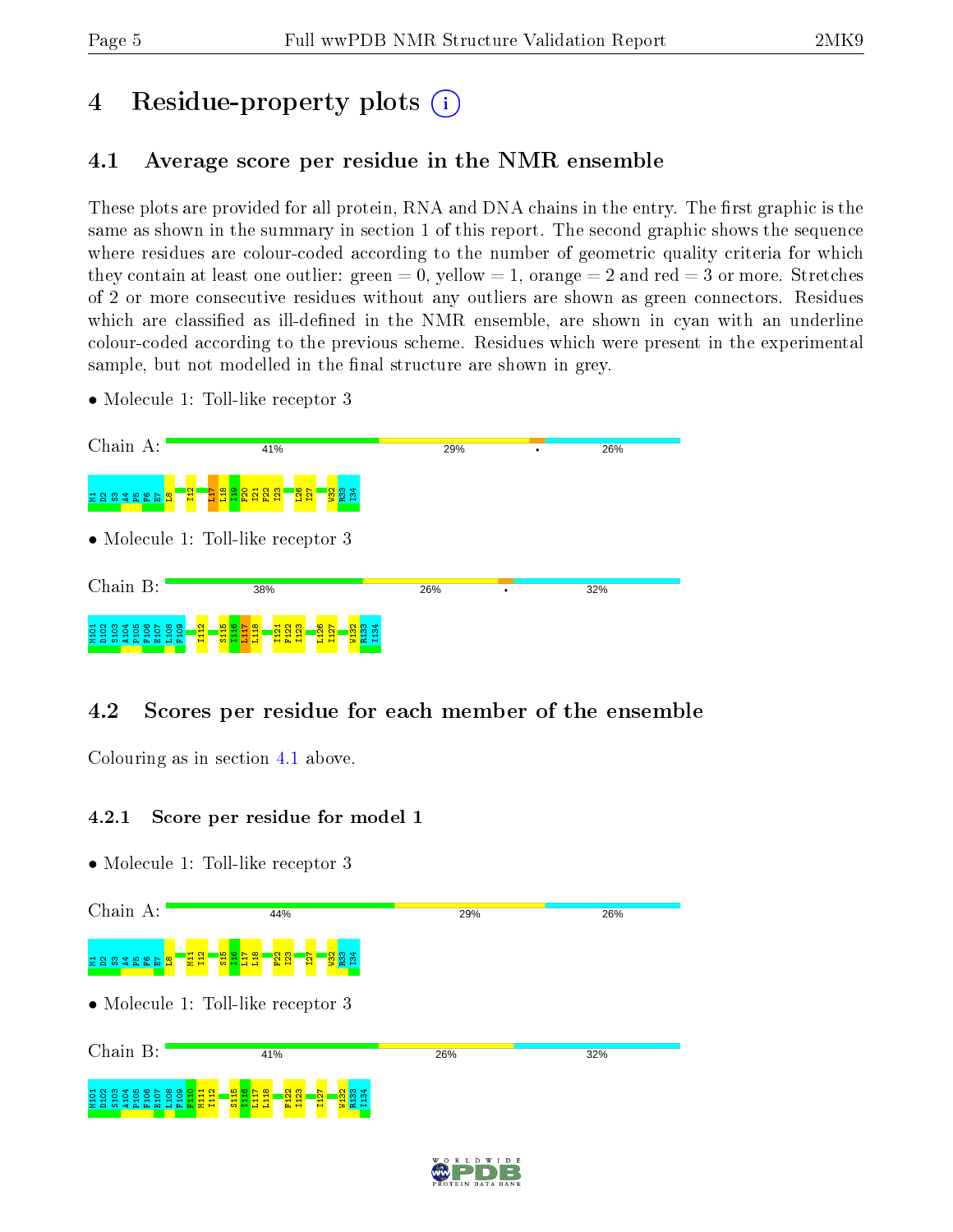### 4.2.2 Score per residue for model 2

• Molecule 1: Toll-like receptor 3



### 4.2.3 Score per residue for model 3 (medoid)

• Molecule 1: Toll-like receptor 3

| Chain A:                   | 35%                                                                                                                                                             | 35%                                                    |    | 26% |
|----------------------------|-----------------------------------------------------------------------------------------------------------------------------------------------------------------|--------------------------------------------------------|----|-----|
|                            | <u>ទននទនេសទ<mark>ន</mark>ខ្សី</u> ដូង្គី ដូង្គី ដូន្ទី ដូ<br>$\frac{1}{2}$ $\frac{1}{2}$                                                                        | <mark>ន្ត្រី ន</mark> ្ទី ន្ត្រី ដ<br>$\frac{127}{22}$ |    |     |
|                            | • Molecule 1: Toll-like receptor $3$                                                                                                                            |                                                        |    |     |
| Chain B:                   | 26%                                                                                                                                                             | 35%                                                    | 6% | 32% |
| ē<br>ë<br>ఠ<br>ğ<br>ĕ<br>õ | 1116<br>$\frac{12}{2}$<br>$\overline{114}$<br>119<br><mark>ង</mark> ឌ<br>$\frac{2}{121}$<br>$\frac{1}{110}$<br>118<br>$\frac{115}{115}$<br>$\frac{8}{2}$<br>rn. | 1126<br>1127<br>$\frac{8}{130}$                        |    |     |

### 4.2.4 Score per residue for model 4



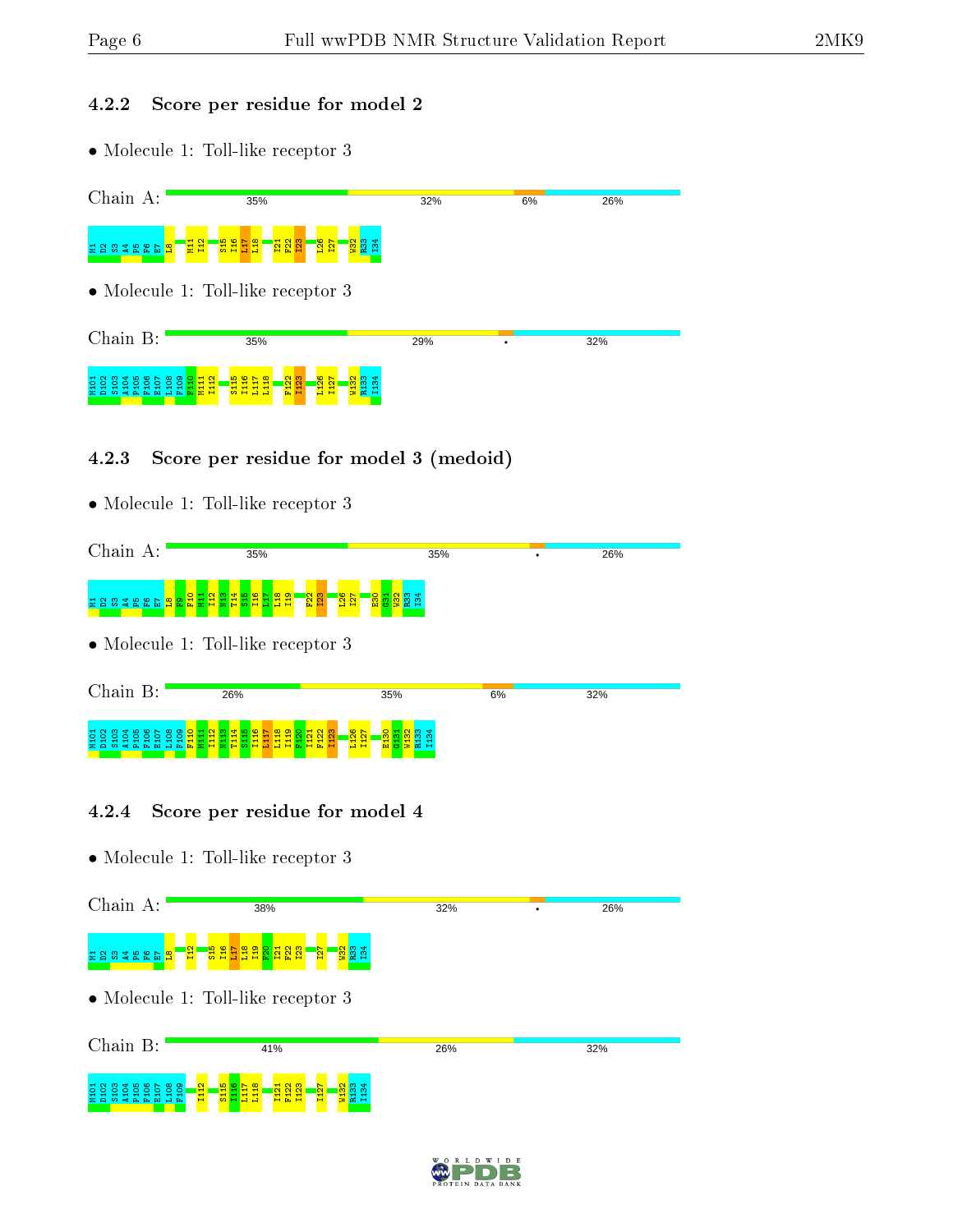### 4.2.5 Score per residue for model 5

• Molecule 1: Toll-like receptor 3

| Chain A:                              | 41%                                                                                                      | 29% | ٠ | 26% |  |  |  |
|---------------------------------------|----------------------------------------------------------------------------------------------------------|-----|---|-----|--|--|--|
| <mark>ឌី ៨ ឌ ឌ</mark><br>Æ,<br>ട<br>릏 | 불월<br>E 11<br>$\frac{127}{127}$<br>R33<br>134<br>$\frac{82}{123}$<br>$\overline{21}$<br>$\frac{32}{2}$   |     |   |     |  |  |  |
|                                       | • Molecule 1: Toll-like receptor 3                                                                       |     |   |     |  |  |  |
| Chain B:                              | 38%                                                                                                      | 26% | ٠ | 32% |  |  |  |
|                                       | $\infty$<br>L126<br>I127<br>122<br>123<br>ᆔ<br>o<br><mark>ដូង្គី អ្</mark> នី<br>Ē<br>Ē<br>œ<br><b>H</b> |     |   |     |  |  |  |

### 4.2.6 Score per residue for model 6

• Molecule 1: Toll-like receptor 3

| Chain A:                       | 44%                                                                                   | 24% | 6% | 26% |  |
|--------------------------------|---------------------------------------------------------------------------------------|-----|----|-----|--|
| E 8 3 3 8 8 9 6 <mark>8</mark> | <mark>ិង ឌី ឌី នី នី នី នី នី នី នី</mark><br><b>83</b><br>134<br>' <mark>불월</mark> ' |     |    |     |  |
|                                | $\bullet$ Molecule 1: Toll-like receptor 3                                            |     |    |     |  |
| Chain B:                       | 44%                                                                                   | 21% |    | 32% |  |
|                                | $\frac{33}{134}$                                                                      |     |    |     |  |

### 4.2.7 Score per residue for model 7

| Chain A:         | 44%                                                                                                         | 26% | 26% |
|------------------|-------------------------------------------------------------------------------------------------------------|-----|-----|
| <b>REBSTERES</b> | <mark>ម្លងនូង</mark><br><mark>្ទ</mark> ្រខ្លី ដឹ<br>$\frac{2}{11}$<br>$\frac{22}{123}$<br>$\overline{127}$ |     |     |
|                  | • Molecule 1: Toll-like receptor 3                                                                          |     |     |
| Chain B:         | 38%                                                                                                         | 26% | 32% |
| 8<br>ജ<br>Ā      | 흼<br>೫<br>ন<br>븝<br>Ε<br>븝<br>분급<br>B.                                                                      |     |     |

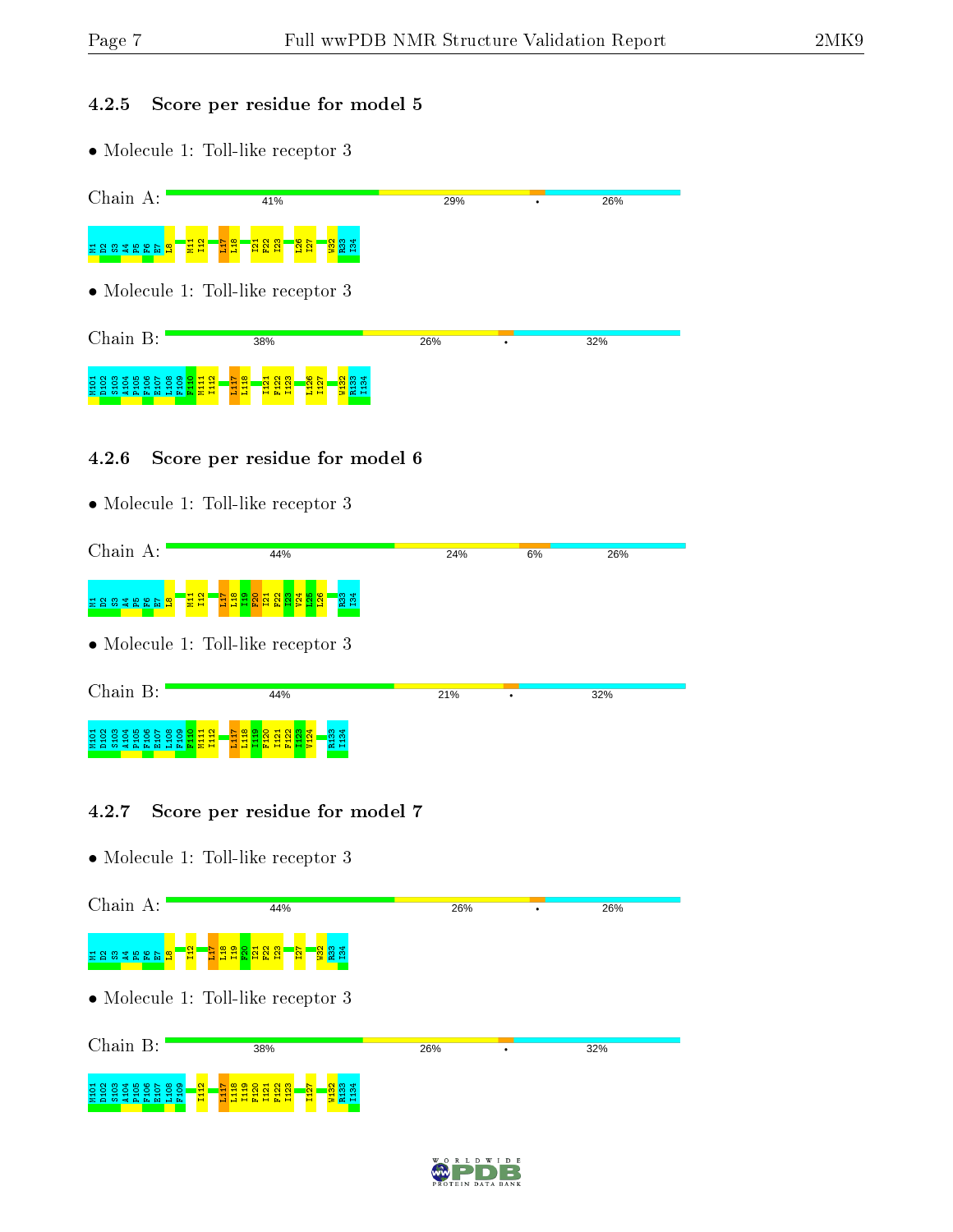### 4.2.8 Score per residue for model 8

• Molecule 1: Toll-like receptor 3

| Chain A:            | 47%                                                                                                                                                                                                 | 21% | 6% | 26% |
|---------------------|-----------------------------------------------------------------------------------------------------------------------------------------------------------------------------------------------------|-----|----|-----|
| <b>Baass</b><br>불 음 | <mark>'옆엺'</mark><br>R33<br>134<br><mark>百合</mark><br><mark>ដូ និ និ</mark><br><u>ist</u>                                                                                                           |     |    |     |
|                     | • Molecule 1: Toll-like receptor 3                                                                                                                                                                  |     |    |     |
| Chain B:            | 38%                                                                                                                                                                                                 | 26% |    | 32% |
|                     | I112<br>N113<br>m<br>ô<br>$\mathbf{\Omega}$<br>ਚ<br>Ē<br>ന.<br>o<br>$\overline{\mathbf{c}}$<br>Ē<br>S<br>m<br>Ē<br>묩<br>$\blacksquare$<br>$\blacksquare$<br>$\mathbf{r}$<br>н<br><b>Dollar</b><br>œ |     |    |     |

### 4.2.9 Score per residue for model 9

• Molecule 1: Toll-like receptor 3

| Chain A:             | 41%                                                                     | 24%                               | 9% | 26% |  |  |  |
|----------------------|-------------------------------------------------------------------------|-----------------------------------|----|-----|--|--|--|
|                      | <mark>ិក្ខ ទី ទី នី នី នី</mark> នី<br>$\frac{1}{2}$<br>$\frac{2}{112}$ | <b>23</b><br>23                   |    |     |  |  |  |
|                      | $\bullet$ Molecule 1: Toll-like receptor 3                              |                                   |    |     |  |  |  |
| Chain B:             | 32%                                                                     | 29%                               | 6% | 32% |  |  |  |
| ိ<br>M101<br>$\circ$ | ٩<br>Ë<br>н<br>z<br><b>FO</b>                                           | $\frac{127}{1127}$<br>ന<br>m<br>æ |    |     |  |  |  |

### 4.2.10 Score per residue for model 10



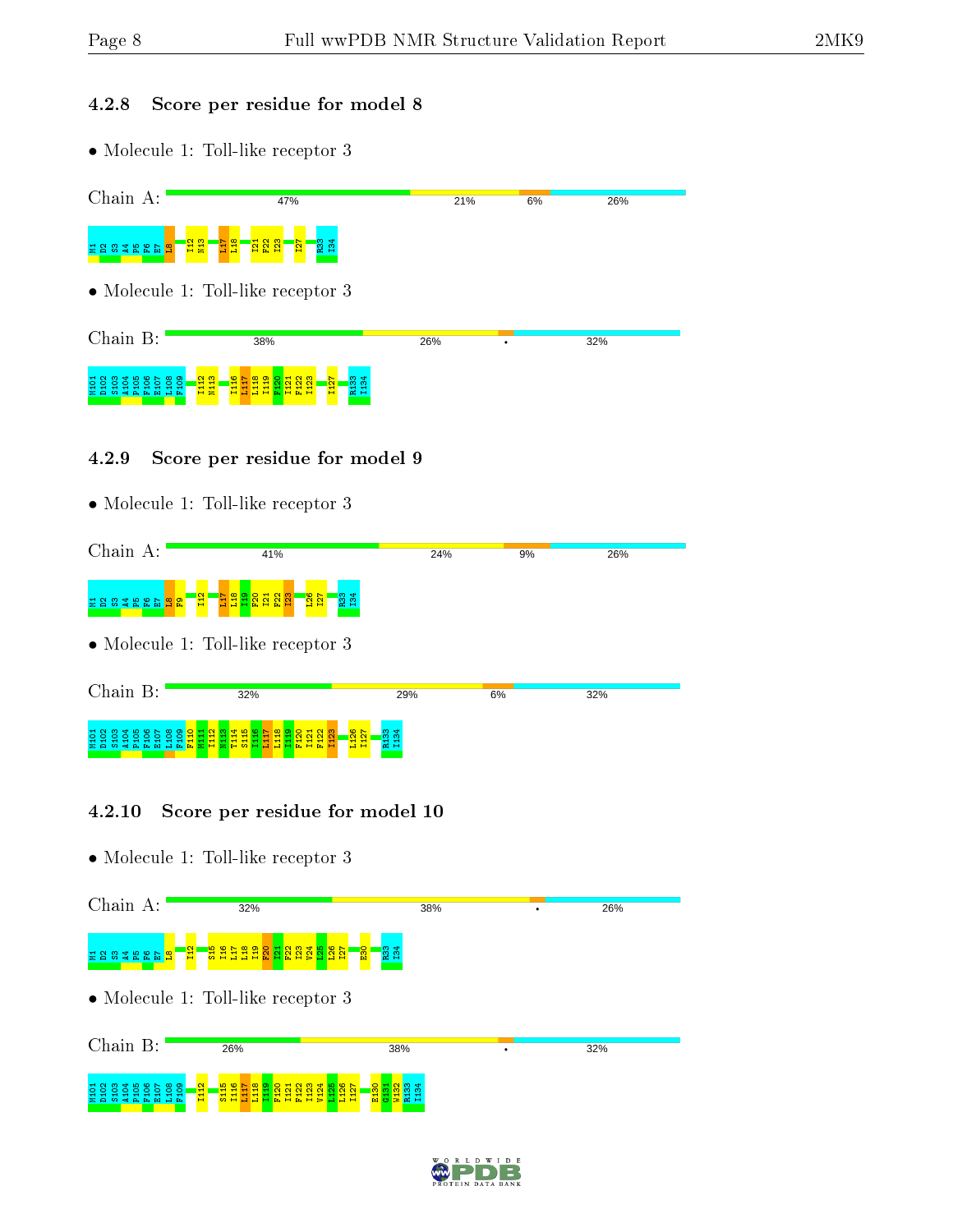## 5 Refinement protocol and experimental data overview  $\binom{1}{k}$

The models were refined using the following method: *simulated annealing*.

Of the 100 calculated structures, 10 were deposited, based on the following criterion: structures with the least restraint violations.

The following table shows the software used for structure solution, optimisation and refinement.

| Software name   Classification |                         | Version |
|--------------------------------|-------------------------|---------|
| CYANA                          | structure solution 13.0 |         |
| CYANA                          | refinement              |         |

The following table shows chemical shift validation statistics as aggregates over all chemical shift files. Detailed validation can be found in section [7](#page-13-0) of this report.

| Chemical shift file(s)                       | input cs.cif |
|----------------------------------------------|--------------|
| Number of chemical shift lists               |              |
| Total number of shifts                       | 486          |
| Number of shifts mapped to atoms             | 486-         |
| Number of unparsed shifts                    |              |
| Number of shifts with mapping errors         |              |
| Number of shifts with mapping warnings       |              |
| Assignment completeness (well-defined parts) |              |

No validations of the models with respect to experimental NMR restraints is performed at this time.

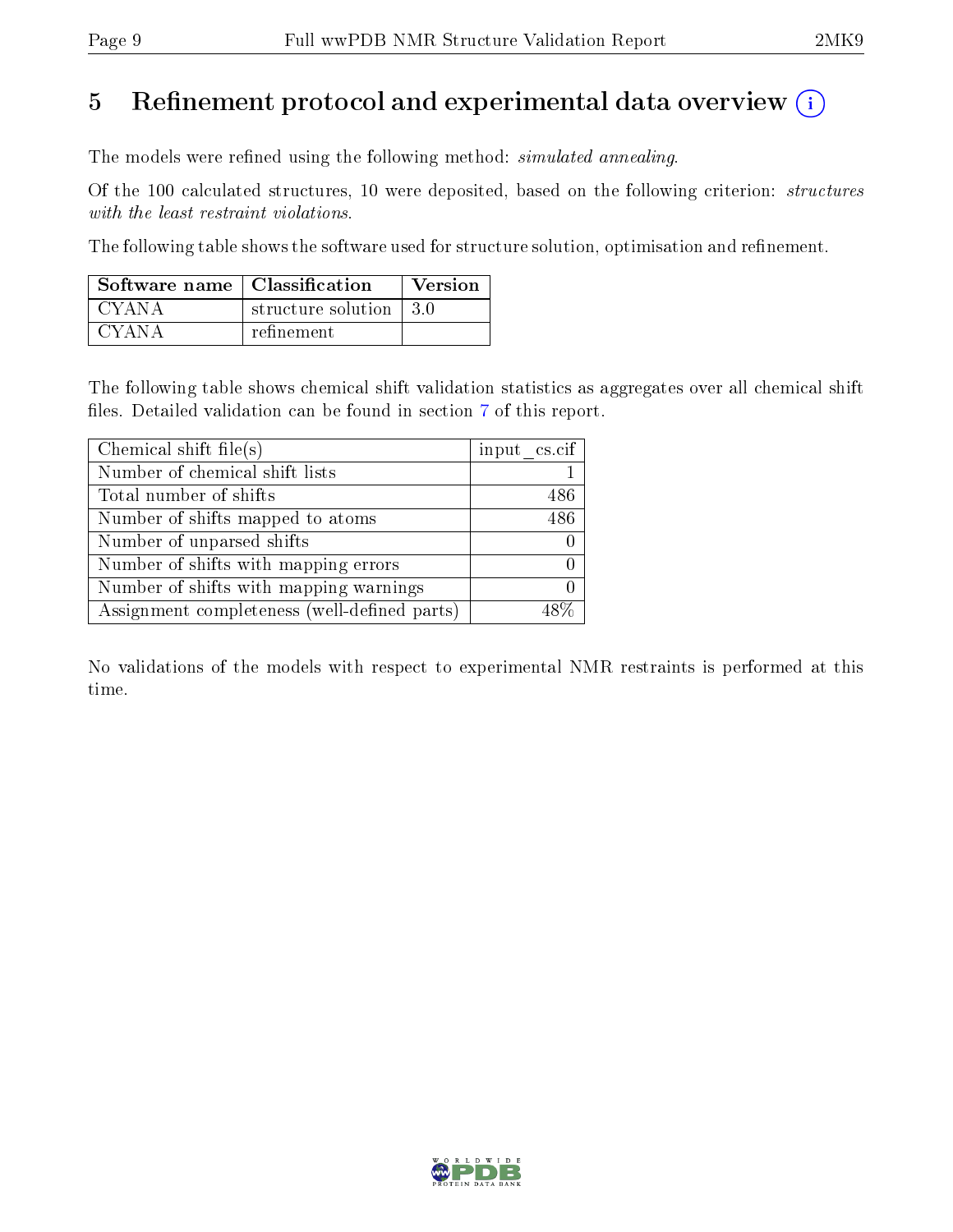# 6 Model quality  $(i)$

## 6.1 Standard geometry  $(i)$

There are no covalent bond-length or bond-angle outliers.

There are no bond-length outliers.

There are no bond-angle outliers.

There are no chirality outliers.

There are no planarity outliers.

## 6.2 Too-close contacts  $(i)$

In the following table, the Non-H and H(model) columns list the number of non-hydrogen atoms and hydrogen atoms in each chain respectively. The H(added) column lists the number of hydrogen atoms added and optimized by MolProbity. The Clashes column lists the number of clashes averaged over the ensemble.

| Mol |      | Chain   Non-H   $H (model)$ | H(added)   Classhes |         |
|-----|------|-----------------------------|---------------------|---------|
|     | 216  | 228                         | 228                 |         |
|     | 197  | 208                         | 208                 | $7 + 2$ |
|     | 4130 | 4360                        | 4360                |         |

The all-atom clashscore is defined as the number of clashes found per 1000 atoms (including hydrogen atoms). The all-atom clashscore for this structure is 14.

All unique clashes are listed below, sorted by their clash magnitude.

| $Atom-1$           | Atom-2              | $Clash(\AA)$ | Distance(A) | Models         |                |
|--------------------|---------------------|--------------|-------------|----------------|----------------|
|                    |                     |              |             | Worst          | 'Total         |
| 1:A:18:LEU:HD12    | 1:B:118:LEU:HD12    | 0.82         | 1.49        | 3              | 10             |
| 1: A:18:LEU:HD22   | 1:A:22:PHE:CZ       | 0.65         | 2.27        | 4              | 9              |
| 1: A:8: LEU:O      | 1: A:12: ILE: HD12  | 0.65         | 1.92        | 7              | 10             |
| 1:B:118:LEU:HD22   | 1:B:122:PHE:CZ      | 0.62         | 2.29        | $\overline{2}$ | 9              |
| 1:A:12:ILE:O       | 1: A:16: ILE: HD12  | 0.59         | 1.97        | $\overline{2}$ | $\overline{2}$ |
| 1:B:122:PHE:O      | 1:B:126:LEU:HD13    | 0.59         | 1.98        | $\overline{5}$ | $\mathbf{1}$   |
| 1:A:18:LEU:CD1     | 1:B:118:LEU:HD12    | 0.59         | 2.27        | 3              | 9              |
| 1:B:112:ILE:O      | 1:B:116:ILE:HD12    | 0.58         | 1.99        | $\overline{2}$ | $\overline{2}$ |
| 1: A:22:PHE:O      | 1: A:26:LEU:HD13    | 0.58         | 1.98        | 5              | $\overline{2}$ |
| 1: A:18: LEU: HD12 | 1: B: 118: LEU: CD1 | 0.57         | 2.29        | $\overline{2}$ | 9              |
| 1: A:26:LEU:HD21   | 1:B:123:ILE:HG13    | 0.54         | 1.80        | 10             | 1              |
| 1: A:23: ILE: CG1  | 1:B:126:LEU:HD21    | 0.53         | 2.34        | $\overline{2}$ | 3              |
| 1:A:23:ILE:HG13    | 1:B:126:LEU:HD21    | 0.52         | 1.82        | 10             |                |

Continued on next page...

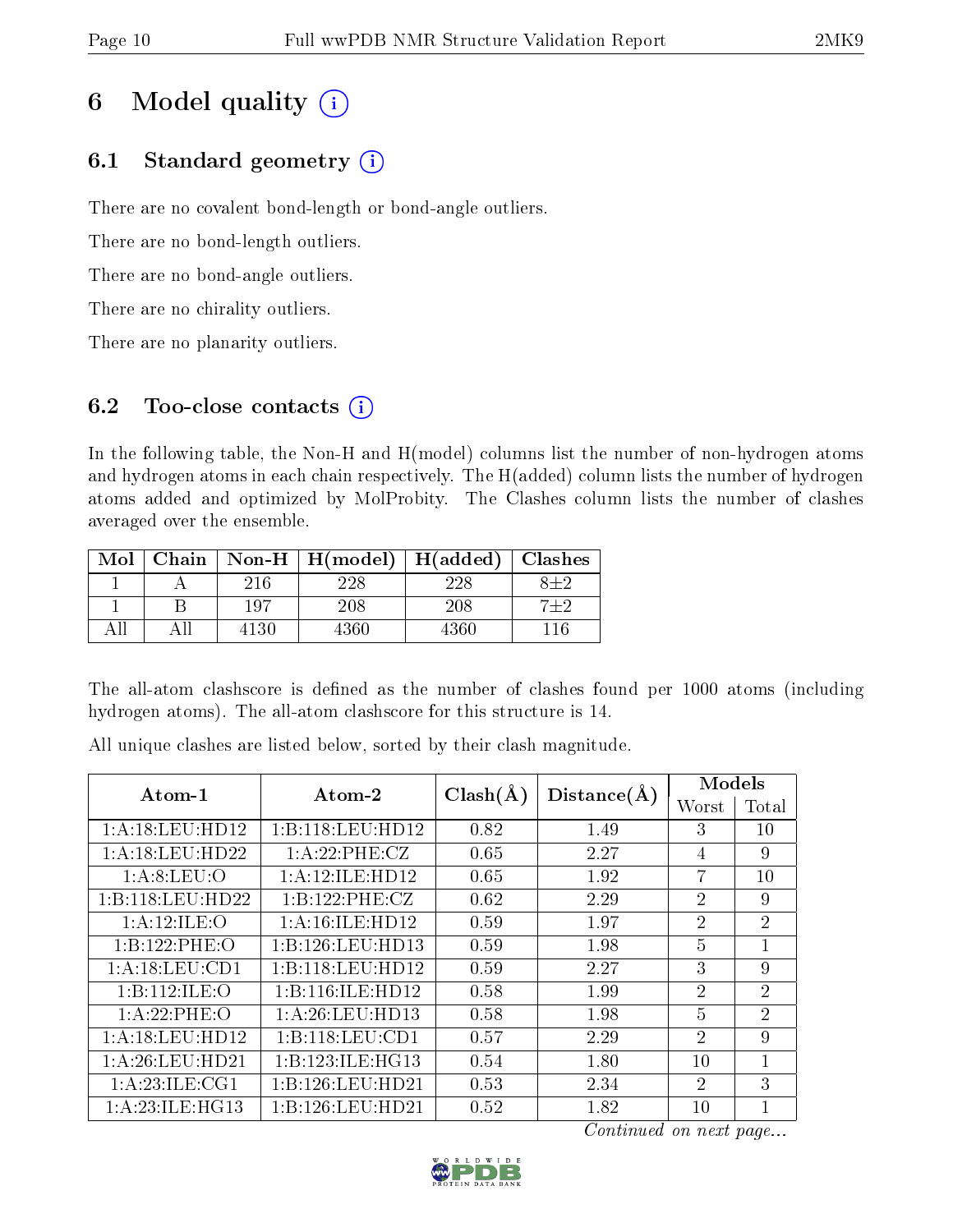| Atom-1             | $\boldsymbol{\mathrm{Atom}\text{-}2}$ | $Clash(\AA)$ | Distance(A) | <b>Models</b>  |                |
|--------------------|---------------------------------------|--------------|-------------|----------------|----------------|
|                    |                                       |              |             | Worst          | Total          |
| 1: A:26:LEU:HD21   | 1:B:123:ILE:CG1                       | 0.51         | 2.35        | $\overline{2}$ | 4              |
| 1:B:117:LEU:HD22   | 1:B:121:ILE:HD11                      | 0.50         | 1.84        | $\overline{7}$ | 8              |
| 1:B:110:PHE:O      | 1:B:114:THR:HG22                      | 0.49         | 2.07        | 9              | $\overline{2}$ |
| 1:A:17:LEU:HD22    | 1:A:21:ILE:CD1                        | 0.48         | 2.39        | $\overline{9}$ | $\overline{3}$ |
| 1: A:20:PHE:O      | 1:A:24:VAL:HG23                       | 0.48         | 2.08        | 10             | $\overline{2}$ |
| 1:A:17:LEU:HD22    | 1: A:21: ILE: HDI1                    | 0.47         | 1.85        | $\overline{7}$ | $\overline{7}$ |
| 1:B:118:LEU:HD22   | 1:B:122:PHE:CE2                       | 0.47         | 2.45        | $\overline{7}$ | $\overline{1}$ |
| 1:B:117:LEU:HD22   | 1:B:121:ILE:CD1                       | 0.47         | 2.40        | 3              | $\overline{5}$ |
| 1: A:18: LEU: HD22 | 1:A:22:PHE:CE2                        | 0.45         | 2.47        | $\overline{7}$ | $\overline{1}$ |
| 1:B:116:ILE:HA     | 1:B:119:ILE:HD12                      | 0.45         | 1.89        | 3              | $\overline{2}$ |
| 1:A:16:ILE:HA      | 1: A:19: ILE: HD12                    | 0.44         | 1.88        | 4              | $\overline{2}$ |
| 1: A:22:PHE:O      | 1: A:26:LEU:HD23                      | 0.44         | 2.12        | 10             | $\overline{1}$ |
| 1:B:120:PHE:O      | 1:B:124:VAL:HG23                      | 0.44         | 2.13        | 10             | $\overline{2}$ |
| 1:A:19:ILE:O       | 1: A:23: ILE: HD13                    | 0.43         | 2.13        | 10             | $\overline{2}$ |
| 1:B:119:ILE:O      | 1:B:123:ILE:HD13                      | 0.43         | 2.13        | $\overline{7}$ | $\overline{1}$ |
| 1:A:26:LEU:HD21    | 1:B:123:ILE:HD11                      | 0.42         | 1.90        | 9              | $\mathbf{1}$   |
| 1:B:122:PHE:O      | 1:B:126:LEU:HD23                      | 0.41         | 2.14        | 10             | $\mathbf{1}$   |
| 1: A:26:LEU:O      | 1: A:30: GLU: N                       | 0.41         | 2.53        | 3              | $\overline{1}$ |
| 1: A:10: PHE:O     | 1: A:14:THR:HG22                      | 0.41         | 2.16        | 3              | $\mathbf{1}$   |
| 1:B:126:LEU:O      | 1:B:130:GLU:N                         | 0.40         | 2.53        | 3              | $\overline{1}$ |

Continued from previous page...

## 6.3 Torsion angles (i)

### 6.3.1 Protein backbone (i)

In the following table, the Percentiles column shows the percent Ramachandran outliers of the chain as a percentile score with respect to all PDB entries followed by that with respect to all NMR entries. The Analysed column shows the number of residues for which the backbone conformation was analysed and the total number of residues.

| Mol | Chain | Analysed        | Favoured           | <b>Allowed</b>    | Outliers                | Percentiles   |     |
|-----|-------|-----------------|--------------------|-------------------|-------------------------|---------------|-----|
|     |       | 25/34(74%)      | $22\pm1(86\pm3\%)$ | $4\pm1(14\pm3\%)$ | $0 \pm 0$ $(0 \pm 0\%)$ | 100 100       |     |
|     |       | $23/34(68\%)$   | $20\pm1(85\pm3\%)$ | $4\pm1(15\pm3\%)$ | $0\pm 0$ $(0\pm 0\%)$   | $100$   $100$ |     |
| All | Αll   | $480/680(71\%)$ | 410 $(85%)$        | 70(15%)           | $0(0\%)$                | 100           | 100 |

There are no Ramachandran outliers.

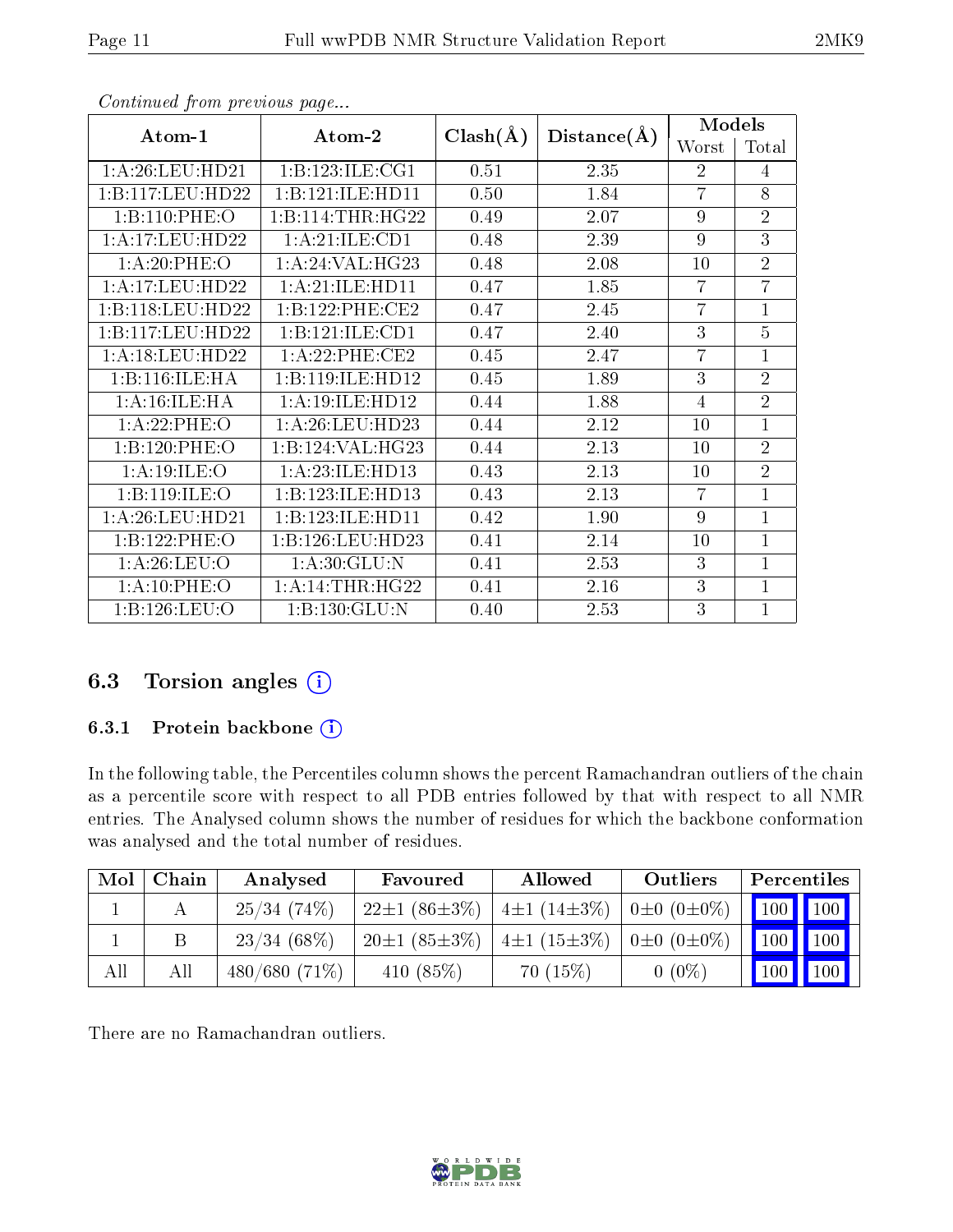#### 6.3.2 Protein sidechains  $(i)$

In the following table, the Percentiles column shows the percent sidechain outliers of the chain as a percentile score with respect to all PDB entries followed by that with respect to all NMR entries. The Analysed column shows the number of residues for which the sidechain conformation was analysed and the total number of residues.

| Mol | Chain | Analysed     | Rotameric                               | Outliers   |                | Percentiles |
|-----|-------|--------------|-----------------------------------------|------------|----------------|-------------|
|     |       | 24/32(75%)   | $19\pm1(80\pm5\%)$   $5\pm1(20\pm5\%)$  |            |                | 34          |
|     | В     | 22/32(69%)   | $18\pm1(80\pm5\%)$   5 $\pm1(20\pm5\%)$ |            | $\overline{3}$ | 33          |
| All | All   | 460/640(72%) | 368 (80%)                               | $92(20\%)$ |                | 34          |

All 20 unique residues with a non-rotameric sidechain are listed below. They are sorted by the frequency of occurrence in the ensemble.

| Mol          | Chain                   | Res | <b>Type</b>             | Models (Total) |
|--------------|-------------------------|-----|-------------------------|----------------|
| $\mathbf{1}$ | $\boldsymbol{B}$        | 117 | <b>LEU</b>              | 9              |
| $\mathbf{1}$ | A                       | 17  | LEU                     | 9              |
| $\mathbf{1}$ | B                       | 127 | ILE                     | 9              |
| $\mathbf{1}$ | $\boldsymbol{A}$        | 27  | ILE                     | 9              |
| $\mathbf{1}$ | $\overline{\mathrm{B}}$ | 123 | ILE                     | $\overline{7}$ |
| $\mathbf{1}$ | $\boldsymbol{B}$        | 132 | TRP                     | $\overline{7}$ |
| $\mathbf{1}$ | A                       | 23  | ILE                     | 7              |
| $\mathbf{1}$ | $\mathbf{A}$            | 32  | TRP                     | $\overline{6}$ |
| $\mathbf{1}$ | B                       | 115 | <b>SER</b>              | $\overline{5}$ |
| $\mathbf{1}$ | A                       | 15  | <b>SER</b>              | $\overline{4}$ |
| $\mathbf{1}$ | $\boldsymbol{B}$        | 111 | MET                     | $\overline{4}$ |
| $\mathbf{1}$ | $\overline{\rm A}$      | 11  | $\overline{\text{MET}}$ | $\overline{4}$ |
| $\mathbf{1}$ | A                       | 20  | PHE                     | 3              |
| $\mathbf{1}$ | $\overline{\rm A}$      | 8   | <b>LEU</b>              | $\overline{2}$ |
| $\mathbf{1}$ | $\boldsymbol{B}$        | 120 | PHE                     | $\overline{2}$ |
| $\mathbf{1}$ | А                       | 9   | PHE                     | $\mathbf{1}$   |
| $\mathbf{1}$ | $\overline{\mathrm{B}}$ | 113 | <b>ASN</b>              | $\overline{1}$ |
| $\mathbf{1}$ | A                       | 13  | <b>ASN</b>              | $\mathbf{1}$   |
| $\mathbf{1}$ | $\boldsymbol{B}$        | 130 | GLU                     | $\mathbf{1}$   |
| $\mathbf{1}$ | А                       | 30  | $\operatorname{GLU}$    | $\mathbf 1$    |

### 6.3.3 RNA (i)

There are no RNA molecules in this entry.

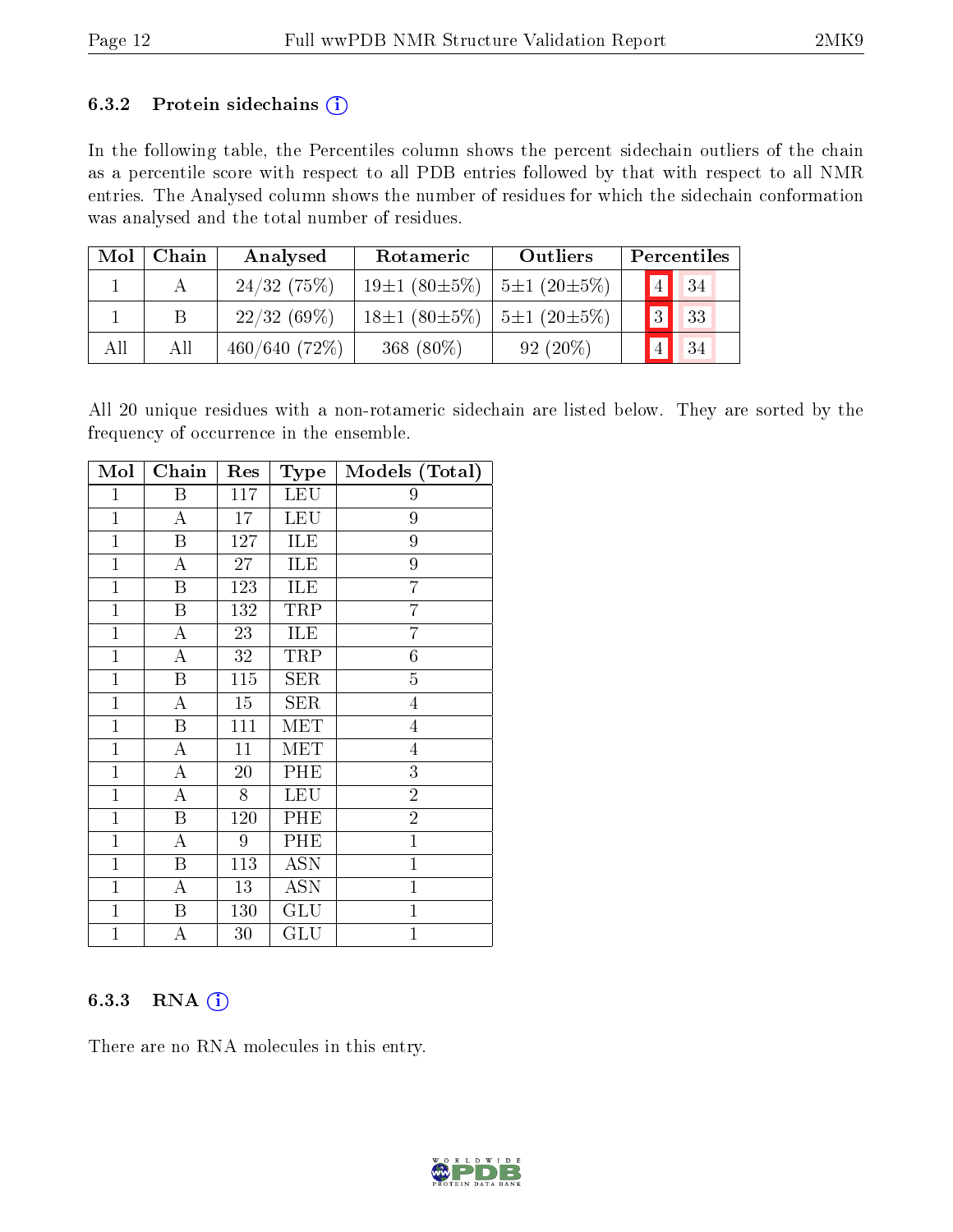### 6.4 Non-standard residues in protein, DNA, RNA chains (i)

There are no non-standard protein/DNA/RNA residues in this entry.

### 6.5 Carbohydrates  $(i)$

There are no carbohydrates in this entry.

### 6.6 Ligand geometry  $(i)$

There are no ligands in this entry.

### 6.7 [O](https://www.wwpdb.org/validation/2017/NMRValidationReportHelp#nonstandard_residues_and_ligands)ther polymers  $(i)$

There are no such molecules in this entry.

### 6.8 Polymer linkage issues  $(i)$

There are no chain breaks in this entry.

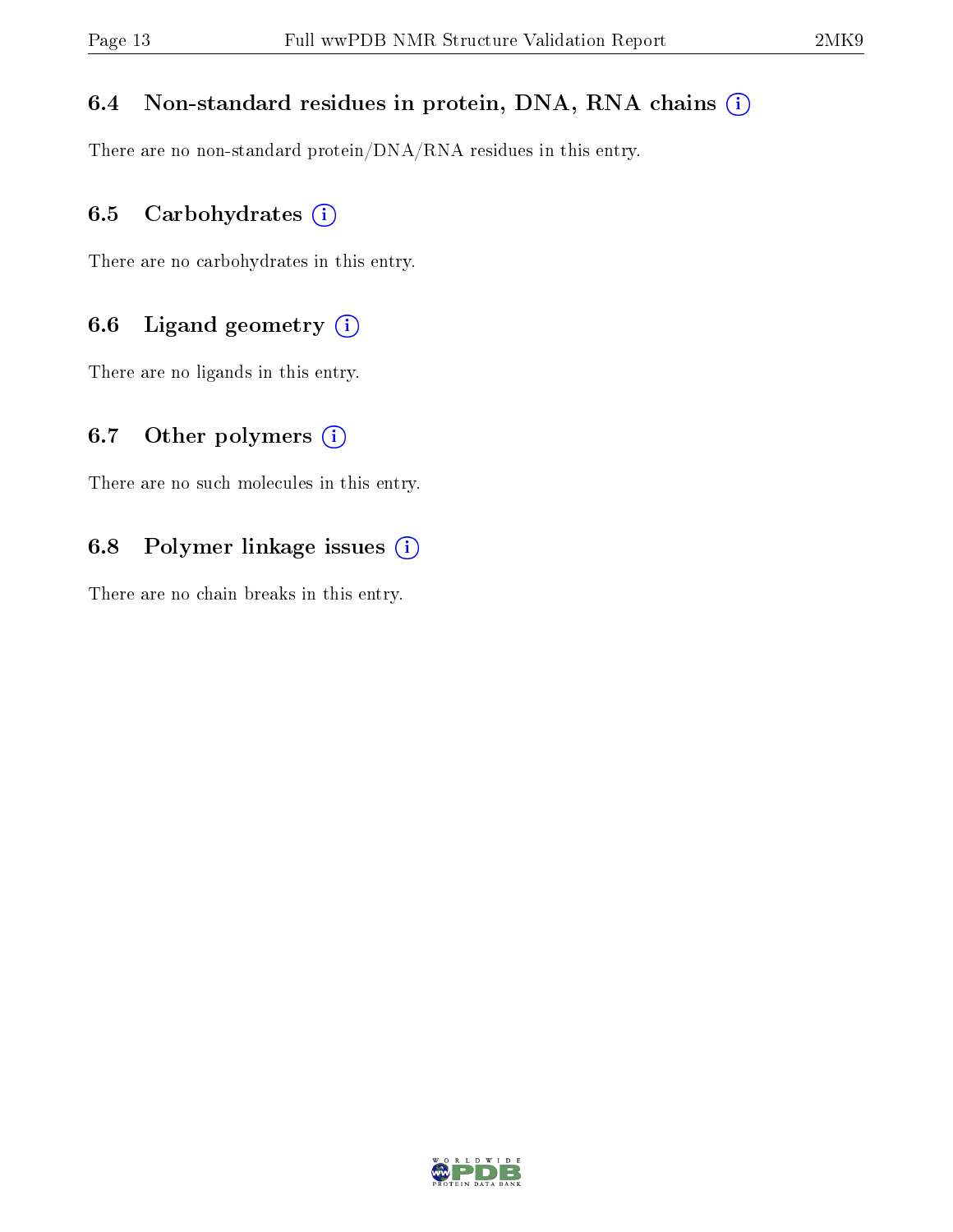## <span id="page-13-0"></span>7 Chemical shift validation  $\left( \begin{array}{c} \overline{1} \end{array} \right)$

The completeness of assignment taking into account all chemical shift lists is 48% for the welldefined parts and  $45\%$  for the entire structure.

## 7.1 Chemical shift list 1

File name: input\_cs.cif

Chemical shift list name: assigned chem shift list 1

### 7.1.1 Bookkeeping (i)

The following table shows the results of parsing the chemical shift list and reports the number of nuclei with statistically unusual chemical shifts.

| Total number of shifts                  | 486 |
|-----------------------------------------|-----|
| Number of shifts mapped to atoms        | 486 |
| Number of unparsed shifts               |     |
| Number of shifts with mapping errors    |     |
| Number of shifts with mapping warnings  |     |
| Number of shift outliers (ShiftChecker) |     |

### 7.1.2 Chemical shift referencing  $(i)$

The following table shows the suggested chemical shift referencing corrections.

| <b>Nucleus</b>     |    | $\#$ values   Correction $\pm$ precision, ppm | Suggested action        |
|--------------------|----|-----------------------------------------------|-------------------------|
| $^{13}C_{\alpha}$  | 34 | $-0.64 \pm 0.16$                              | Should be applied       |
| ${}^{13}C_{\beta}$ | 33 | $0.71 \pm 0.18$                               | Should be applied       |
| $13\text{C}$       | 31 | $0.28 \pm 0.12$                               | None needed $(0.5 ppm)$ |
| $15\,\mathrm{N}$   | 33 | $0.88 \pm 0.27$                               | Should be applied       |

### 7.1.3 Completeness of resonance assignments  $(i)$

The following table shows the completeness of the chemical shift assignments for the well-defined regions of the structure. The overall completeness is 48%, i.e. 318 atoms were assigned a chemical shift out of a possible 657. 6 out of 11 assigned methyl groups (LEU and VAL) were assigned stereospecifically.

|           | Total                            | $1\mathbf{H}$    | $13\Omega$     | $15\mathbf{N}$ |
|-----------|----------------------------------|------------------|----------------|----------------|
| Backbone  | 124/240(52%)                     | $50/96$ $(52\%)$ | 49/96(51%)     | $-25/48(52%)$  |
| Sidechain | $149/298$ (50\%)   87/171 (51\%) |                  | $62/125(50\%)$ | $0/2(0\%)$     |

Continued on next page...